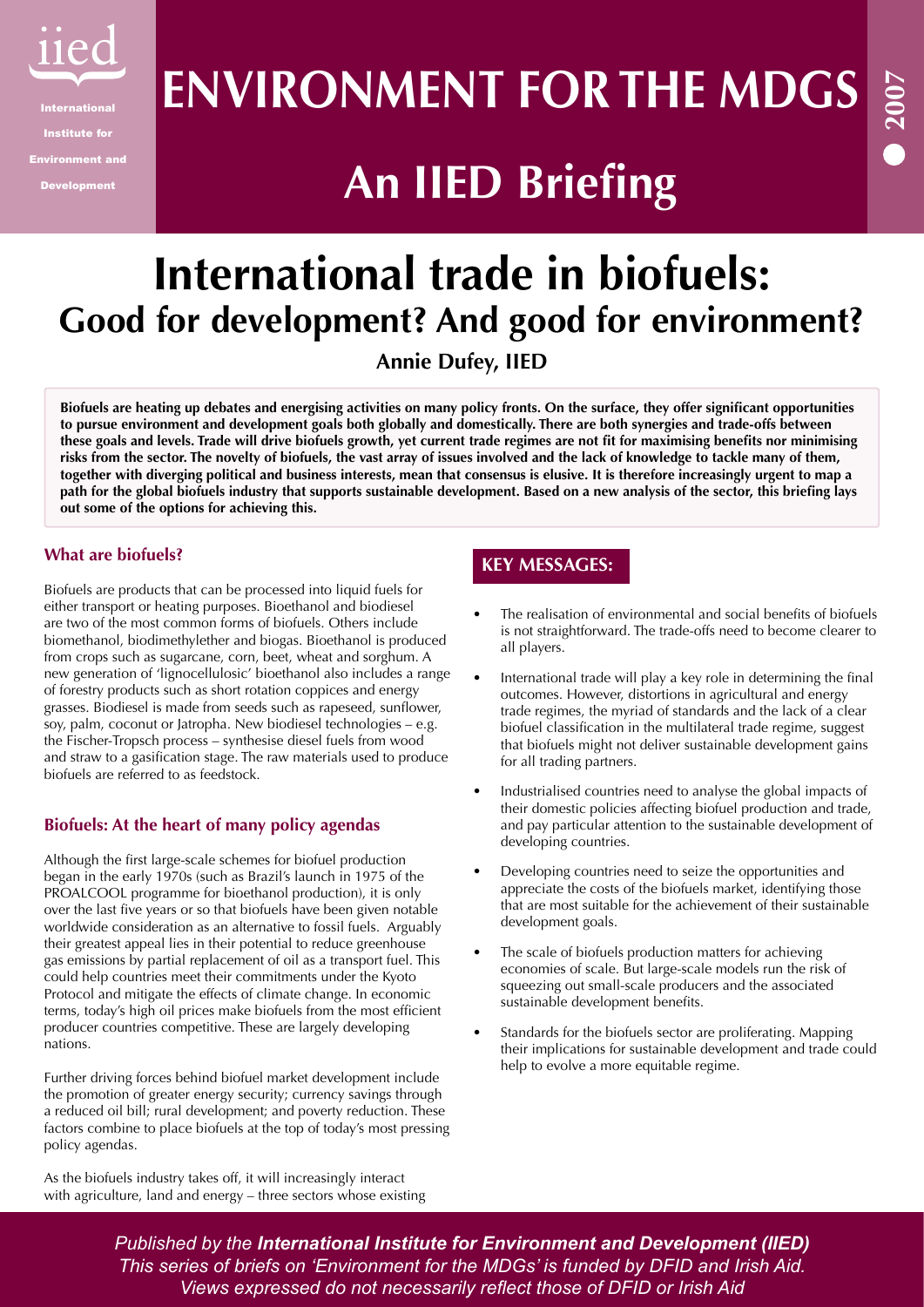policies are not fully equipped to deal with biofuels expansion. The inevitable trade-offs need to become clearer. This briefing paper clarifies some of these issues: Will fuel shortages be replaced by food shortages – or by water shortages? Will biodiverse landscapes be replaced by ecological and economic monocultures? Will this new form of trade exacerbate the environmental and social problems associated with the trade of many tropical food and cash crops, or will it provide a solution? Will industrialised countries' agricultural and energy programmes applying to biofuels continue to undermine developing countries' opportunities to benefit from trade? Will companies invest in environmental management to ensure biofuel production is sustainable, or will they merely be the latest 'raiders of nature' to make excessive profits?

#### **Global biofuel markets: Key trends**

The new global interest in biofuels has already translated into rapidly expanding international biofuel markets. A growing number of industrialised and developing countries have introduced policies to increase the proportion of biofuels within their energy portfolio. With the Kyoto Protocol's recent entry into force and the worldwide implementation of national targets for biofuels, it is expected that in the next 20 years global biofuel production will quadruple, accounting for about 10 percent of world motor fuel (IEA, 2004).

Whereas at least 90 percent of biofuel production is consumed domestically, international trade in biofuels is expanding rapidly. Countries such as Japan, South Korea and the United States, and some in Europe, will not have the domestic capacity to meet national demand and are therefore looking to other countries to fill the gap and meet their ambitious targets. For instance, the EU's goal of 5.75 percent biofuels in the fuel transport blend by 2010<sup>1</sup> would require a fivefold increase in regional production.

Indonesia and Malaysia are already expanding oil-palm plantations to meet this growing demand. Together they are expected to supply up to 20 percent of the EU market. In the Netherlands, it is expected that 80 percent of the necessary feedstock will be imported due to the small arable crop area available and the ambitious biofuels goal set by the government (Gains Report 2006). Brazil is also expected to be an important beneficiary of EU demand for soy for biofuel. Other palm oil producers such as Ecuador and Colombia and traditional soy and coconut oil exporters such as Argentina and the Philippines are also seizing biodiesel trade opportunities. Several African and Asian countries are exploring the benefits of large-scale production and trade of fast growing, drought resistant feedstock (e.g. Jatropha tree seeds).

Bioethanol is, by far, the most widely used biofuel for transport, it accounts for more than 94 percent of global biofuel production. About 60 percent of bioethanol comes from sugarcane and 40 percent from other crops (Trindade 2005). Brazil is the largest bioethanol exporter, supplying about half of the global market. Other traditional sugar exporters including Guatemala, El Salvador, Pakistan, South Africa and Swaziland are also looking at opportunities derived from bioethanol production and trade.

#### **Links between biofuels and sustainable development**

At the Millennium Summit in September 2000 the largest gathering of world leaders in history adopted the United Nations Millennium Declaration. They committed to a new global partnership to reduce extreme poverty by 2015 in line with a series of targets that have become known as the Millennium Development Goals (MDGs). The MDGs are crafted around eight themes to address extreme poverty in its different dimensions including hunger, disease, lack of adequate shelter, and the promotion of gender equality and education. Of particular relevance here is the seventh MDG, which calls for environmental sustainability. One of its targets is to

integrate the principles of sustainable development into country policies and programmes and to reverse the loss of environmental resources.

Biofuels provide opportunities to contribute to the achievement of MDG7 but they also pose some threats. Links between biofuels and sustainable development are complex, depending on a number of variables: the energy crop, method of cultivation, conversion technology and the conditions and alternatives facing the specific country.

**Environmental goals**: The available evidence shows considerable variation in greenhouse gas savings from biofuel use depending on the type of feedstock, cultivation methods, conversion technologies, and energy efficiency assumptions. The greatest greenhouse gas reductions can be derived from sugarcane-based bioethanol and the forthcoming 'second generation' of biofuels such as lignocellulosic bioethanol and Fischer-Tropsch biodiesel. One issue is the 'energy balance' of biofuels i.e. the amount of energy required to produce one unit of biofuel compared to the energy contained in the same unit of biofuel. In some cases, notably where fossil fuels are used in the production process, biofuels may not fare better than conventional fuels.

But a greenhouse-gas equation is not the only environmental balance to be considered: biofuels also have the potential to reduce emissions of key toxic substances – such as carbon monoxide, particulate materials and sulphates – usually associated with the use of standard fuels. Biodiesel, however, tends to produce higher emissions of nitrogen oxide. Burning sugarcane fields just prior to harvest has been linked to air pollution, greenhouse gas emissions and health risks.

The cultivation of energy crops may also trigger – or exacerbate – several of the environmental problems associated with agricultural commodity production such as deforestation, monocropping, water usage, land degradation and water pollution. Of these, the expansion of the agricultural frontier is a key concern, and especially the impacts this may have on tropical forests, savannahs and biodiversity. Forests have been cleared for palm oil production in countries such as Indonesia and Malaysia. If the increased demand for biofuel were met by expansion of soy production, this would imply further environmental pressure in the sensitive drier savannah areas of north-central Brazil (*the cerrado*) and in the Amazon forests. On the other hand, because certain energy crops such as trees and grasses require fewer inputs, they can sometimes be grown on very degraded land, promoting land restoration. Indeed, crops such as Jatropha, due to their fast growth, droughtresistant nature and soil-improving properties, have the potential to extend the land base available for agricultural activities and to create new markets for farmers in marginal areas – as well as providing local biofuels through simple processing plants.

The rapid global development of biofuels has largely been driven by the promise of reduced greenhouse gas emissions – yet environmental benefits could be lost if the expansion of energy crops leads to further deforestation and input-intensive cultivation.

**Social goals:** A potential benefit associated with biofuels is their positive impact on agricultural employment and livelihoods. Sugarcane-based bioethanol in Brazil, for instance, already employs around one million workers (Moreira, 2005) and this number is expected to grow by 20 percent in the next five years. Most of these jobs are filled by the lower-skilled, poorest workers in rural areas (Macedo, 2005). The Colombian government anticipates that every farming family engaged in bioethanol production will earn two to three times the minimum salary (US\$4000/year) once the national Bioethanol Programme is implemented (Etcheverri-Campuzano, 2002). However, the cultivation of other energy crops such as soybeans tends to be associated with large-scale production methods, with very little positive impact on rural labour. In 1

<sup>1</sup>A 10 percent target for 2015 is currently under review.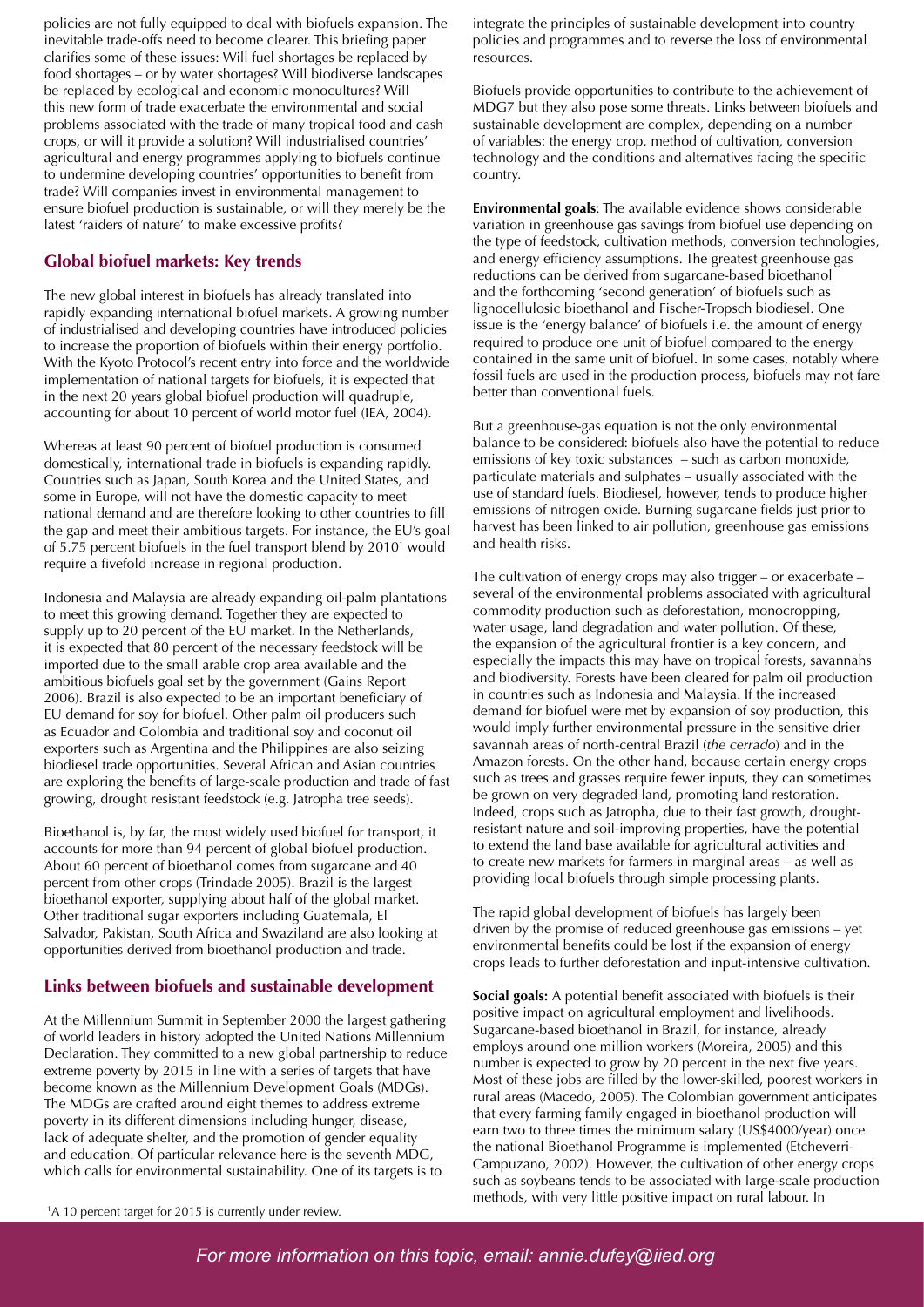addition, widespread biofuel production may result in, or enhance, poor labour practices. In some developing countries certain types of feedstock (notably sugarcane and palm oil), have been produced under poor working conditions with health and safety risks, and in some cases, child labour and/or forced labour. Last but not least, the likely expansion of agricultural land for biofuel production may also exacerbate landlessness in a number of developing countries by dislocating rural people who had depended upon access to forest resources and ecosystem services.

In relation to *economic* goals, biofuels are already generating a new demand for some agricultural crops, reducing market volatility and surpluses, leading to increases in commodity prices and providing opportunities for value-added agricultural outputs. Where distributional/social policies are supportive, all of these trends could reduce poverty, especially in developing countries. However, the stronger demands exerted on commodity markets by the biofuels industry could lead to land being drawn away from other uses including food production, and to potential changes in food price and availability for the poor. For example, in Malaysia, demand for palm-based biofuel is growing so fast that the country decided to stop licensing new producers while the palm oil industry works out how to divide up its raw material between the food and energy sectors (Reuters, 2006). The country, together with Indonesia, recently announced a commitment to set aside nearly 40 percent of its crude palm oil output for biodiesel production (The Star, 2006). These countries account for 90 percent of global palm oil production.

#### **Risk of protectionism undermining the achievement of environment and development goals**

The many sustainable development potentials associated with biofuels are contingent upon international trading, since the most efficient producing countries are or will be developing countries, while the main consumers are industrialised countries. The bad news is that, under current trading conditions, there are several policy problems preventing developing countries from reaping the benefits of the biofuels trade, not to mention the negative environmental and social impacts that these policies may have.

Several trade barriers distort biofuel trade and jeopardise developing countries' potential to benefit from greater global demand for biofuels. Tariff barriers commonly insulate domestic producers from external competition. The United States, for example, applies an extra US\$0.54 to each gallon of imported bioethanol on top of the 2.5 percent tariff, bringing the cost of Brazilian bioethanol in line with that produced domestically (Severinghaus, 2005). Moreover, the tariff escalation systems that prevail in many industrialised countries encourage developing countries to export feedstock, such as unprocessed molasses and crude oils while the final biofuel conversion – and associated value addition – takes place in the importing country. The tariffs vary – the EU and United States, for instance, have trade agreements granting preferential market access conditions for certain countries and products.

Subsidies are another key concern. In industrialised countries, government support for the domestic production of energy crops and the processing of biofuels seem to be the rule.

The impacts of these policies on developing countries' efforts for sustainable development need to be understood. Not only do they undermine developing-country competitiveness, but they may also damage their potential for poverty reduction and environmental management. Although the positive environmental and social externalities of biofuels may in some cases justify policy incentives in industrialised countries, the impacts of these policies on developing countries need to be explored, as government support in these countries (if there is any) is likely to be limited. Policies

in industrialised countries might be promoting the development of a biofuels industry based on the least efficient energy crops: feedstock cultivated in tropical countries yields about five times more energy than that grown in temperate zones. The closer the locations of cultivation and biofuel conversion are, the greater the contributions to rural job creation and cutting greenhouse gas emissions are likely to be.

The current lack of a clear classification of biofuels within the multilateral trading system constrains effective trade. At present there is no agreement on whether biofuels are industrial or agricultural goods. On the one hand, biofuels are traded as 'other fuels', or as alcohol (in the case of ethanol) and are subject to general international trade rules under the World Trade Organisation (WTO). The WTO Agriculture Agreement, on the other hand, addresses energy crops, and categorises domestic support into three 'boxes': an 'Amber Box' containing actionable or trade distorting subsidies; a 'Blue Box' containing Amber Box subsidies that satisfy certain conditions designed to reduce the trade distortion; and a 'Green Box' containing non-actionable subsidies, or subsidies unlinked to production subsidies, which would permit certain kinds of subsidy aimed at environmental objectives. Biofuels may also be included in a list of environmental goods stated for accelerated trade liberalisation under the Doha Round. All of this means that at the multilateral level there is currently no specific forum for discussions on how to deal with biofuel trade.

Last but not least, the proliferation of different technical, environmental and social standards and regulations for biofuels – without a system for mutual recognition  $\frac{1}{x}$  is also likely to cause additional difficulties. Although some form of environmental and social assurance is needed, there are some concerns that if these schemes are developed by industrialised nations, with little participation by producer country stakeholders, there will be no reflection of these countries' environmental and social priorities. An additional problem will arise if the costs of implementing these standards are to be borne by small producers in developing countries. To avoid some of these problems, and to initiate discussion towards mutual recognition or more unified schemes, existing standard schemes should be mapped out against sustainable development criteria.

Overall, given that not all of the interactions between biofuels and sustainable development are positive, the challenge is to set up structures within an international trading system that can support the positive contributions of biofuels to sustainable development, and minimise the negative aspects.

#### **Power structures in biofuels markets may lead to the unfair distribution of benefits along the value chain**

The sustainable development impacts of biofuels will also depend upon how the value chain is governed. Studies of several agricultural commodity markets assert that benefits from export production in the developing world have increasingly accrued to actors in upper parts of the chain, while the primary producers have received comparatively little. Many biofuels supply chains are, or would be, targeting export markets with (as noted above) the risk that the value added process takes place in importing countries. This, coupled with concentrated international market power structures (currently two companies – Cargill and Archel Daniels Midlan (ADM) – control about 65 percent of the global grain trade; Vorley, 2003) raises concerns about how costs and benefits will be distributed along the value chain. Many of the social benefits of biofuels – particularly those related to poverty reduction – accrue from the pro-poor/small farmer nature of the production system. However, if producers are dependent on a very few international traders bringing their products into the international market, there is a risk that primary producers will receive very few benefits.